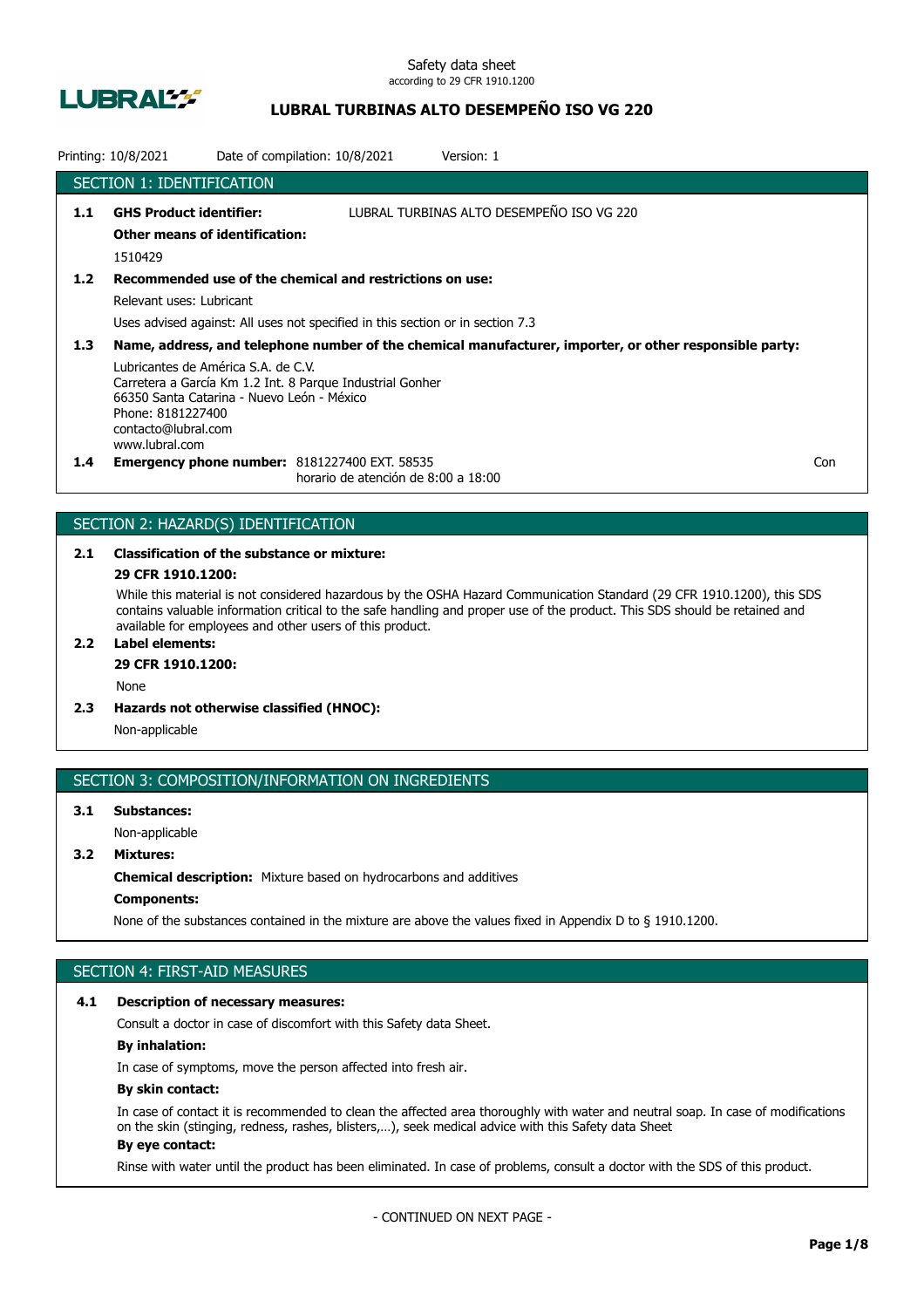

## **LUBRAL TURBINAS ALTO DESEMPEÑO ISO VG 220**

## Printing: 10/8/2021 Date of compilation: 10/8/2021 Version: 1

## SECTION 4: FIRST-AID MEASURES (continued)

### **By ingestion/aspiration:**

In case of consumption in large quantities, it is recommended to seek medical assistance.

- **4.2 Most important symptoms/effects, acute and delayed:** Acute and delayed effects are indicated in sections 2 and 11.
- **4.3 Indication of immediate medical attention and special treatment needed, if necessary:** Non-applicable

## SECTION 5: FIRE-FIGHTING MEASURES

## **5.1 Suitable (and unsuitable) extinguishing media:**

### **Suitable extinguishing media:**

If possible use polyvalent powder fire extinguishers (ABC powder), alternatively use foam or carbon dioxide extinguishers (CO₂).

## **Unsuitable extinguishing media:**

IT IS RECOMMENDED NOT to use full jet water as an extinguishing agent.

### **5.2 Specific hazards arising from the chemical:**

Due to its non-flammable nature, the product does not present a fire risk under normal conditions of storage, manipulation and use.

## **5.3 Special protective equipment and precautions for fire-fighters:**

Depending on the magnitude of the fire it may be necessary to use full protective clothing and individual respiratory equipment. Minimum emergency facilities and equipment should be available (fire blankets, portable first aid kit,...)

## **Additional provisions:**

As in any fire, prevent human exposure to fire, smoke, fumes or products of combustion. Only properly trained personnel should be involved in firefighting. Evacuate nonessential personnel from the fire area. Destroy any source of ignition. In case of fire, refrigerate the storage containers and tanks for products susceptible to inflammation. Avoid spillage of the products used to extinguish the fire into an aqueous medium.

## SECTION 6: ACCIDENTAL RELEASE MEASURES

### **6.1 Personal precautions, protective equipment and emergency procedures:**

### **For non-emergency personnel:**

Isolate leaks provided that there is no additional risk for the people performing this task.

**For emergency responders:**

See section 8.

### **6.2 Environmental precautions:**

This product is not classified as hazardous to the environment. Keep product away from drains, surface and underground water.

## **6.3 Methods and materials for containment and cleaning up:**

It is recommended:

Absorb the spillage using sand or inert absorbent and move it to a safe place. Do not absorb in sawdust or other combustible absorbents. For any concern related to disposal consult section 13.

## **6.4 Reference to other sections:**

See sections 8 and 13.

## SECTION 7: HANDLING AND STORAGE

## **7.1 Precautions for safe handling:**

A.- Precautions for safe manipulation

Comply with the current standards 29 CFR 1910 Occupational Safety and Health Standards. Keep containers hermetically sealed. Control spills and residues, destroying them with safe methods (section 6). Avoid leakages from the container. Maintain order and cleanliness where dangerous products are used.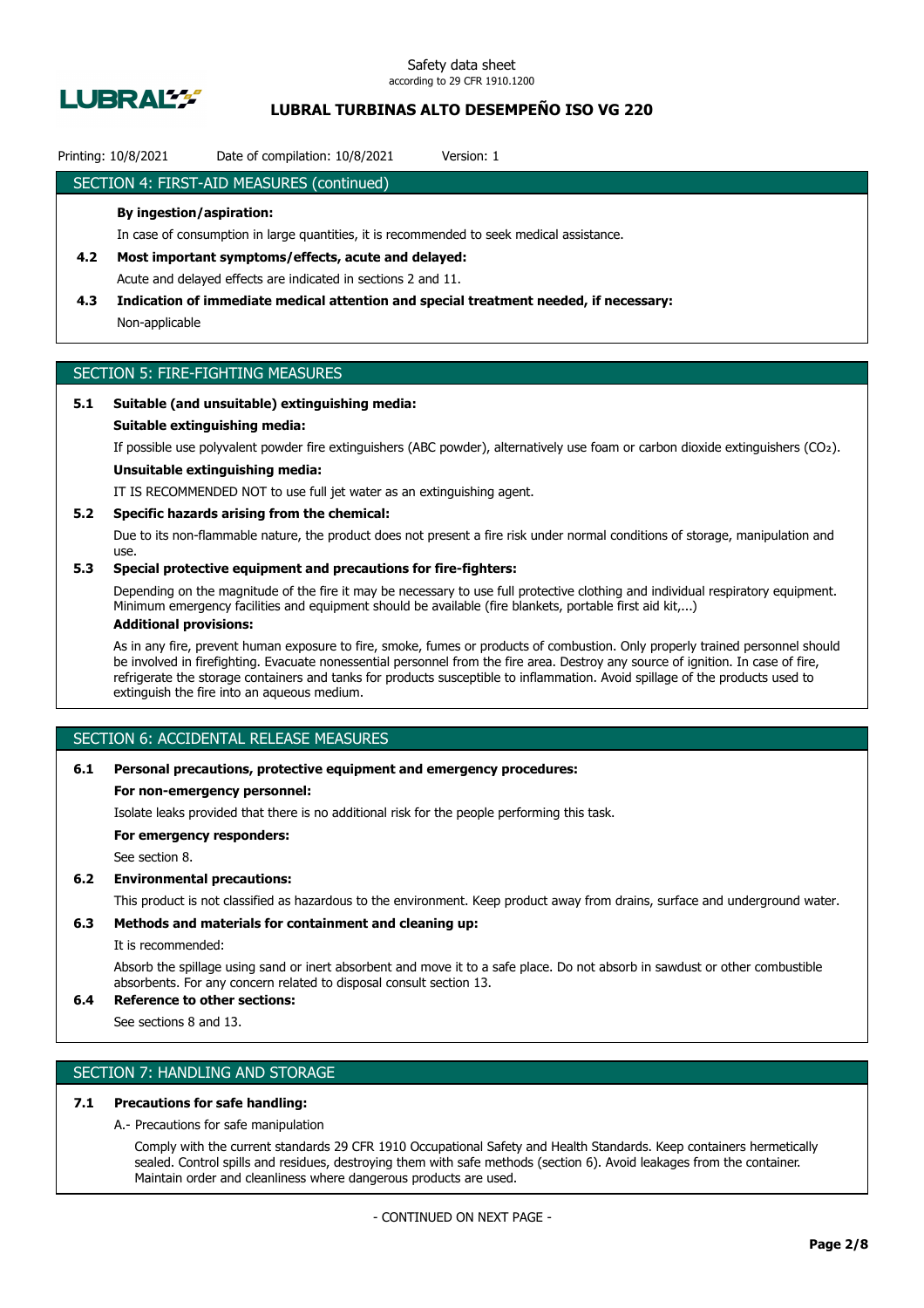

## **LUBRAL TURBINAS ALTO DESEMPEÑO ISO VG 220**

## Printing: 10/8/2021 Date of compilation: 10/8/2021 Version: 1

## SECTION 7: HANDLING AND STORAGE (continued)

- B.- Technical recommendations for the prevention of fires and explosions
	- It is recommended to transfer at a slow speed to avoid the creation of electrostatic charges that could affect flammable products. Consult section 10 for conditions and materials that should be avoided.
- C.- Technical recommendations to prevent ergonomic and toxicological risks

Do not eat or drink during the process, washing hands afterwards with suitable cleaning products.

D.- Technical recommendations to prevent environmental risks

It is not necessary to take special measures to prevent environmental risks. For more information see subsection 6.2

### **7.2 Conditions for safe storage, including any incompatibilities:**

A.- Technical measures for storage

Store in a cool, dry, well-ventilated location

B.- General conditions for storage

Avoid sources of heat, radiation, static electricity and contact with food. For additional information see subsection 10.5

## **7.3 Specific end use(s):**

Except for the instructions already specified it is not necessary to provide any special recommendation regarding the uses of this product.

### SECTION 8: EXPOSURE CONTROLS/PERSONAL PROTECTION

### **8.1 Control parameters:**

Substances whose occupational exposure limits have to be monitored in the workplace:

Oils: PEL-TWA= 5mg/m3

### **8.2 Appropriate engineering controls:**

A.- Individual protection measures, such as personal protective equipment

As a preventative measure it is recommended to use basic Personal Protection Equipment. For more information on Personal Protection Equipment (storage, use, cleaning, maintenance, class of protection,…) consult the information leaflet provided by the manufacturer. For more information see subsection 7.1. All information contained herein is a recommendation, the information on clothing performance must be combined with professional judgment, and a clear understanding of the clothing application, to provide the best protection to the worker. All chemical protective clothing use must be based on a hazard assessment to determine the risks for exposure to chemicals and other hazards. Conduct hazard assessments in accordance with 29 CFR 1910.132.

B.- Respiratory protection

The use of protection equipment will be necessary if a mist forms or if the occupational exposure limits are exceeded.

C.- Specific protection for the hands

| Pictogram                            | <b>PPE</b>                            | Remarks                                                                                                                                                                                                                                                                                    |
|--------------------------------------|---------------------------------------|--------------------------------------------------------------------------------------------------------------------------------------------------------------------------------------------------------------------------------------------------------------------------------------------|
| MAIL<br>Mandatory hand<br>protection | Protective gloves against minor risks | Replace gloves in case of any sign of damage. For prolonged periods of exposure<br>to the product for professional /industrial users, we recommend using chemical<br>protection gloves. Use gloves in accordance with manufacturer's use limitations<br>and OSHA standard 1910.138 (29CFR) |

As the product is a mixture of several substances, the resistance of the glove material can not be calculated in advance with total reliability and has therefore to be checked prior to the application.

#### D.- Ocular and facial protection

| Pictogram                            | <b>PPE</b>                                    | Remarks                                                                                                                                                                                                                           |
|--------------------------------------|-----------------------------------------------|-----------------------------------------------------------------------------------------------------------------------------------------------------------------------------------------------------------------------------------|
| (UU)<br>Mandatory face<br>protection | Panoramic glasses against splash/projections. | Clean daily and disinfect periodically according to the manufacturer's instructions.<br>Use if there is a risk of splashing. Use this PPE in accordance with manufacturer's<br>use limitations and OSHA standard 1910.133 (29CFR) |
| E.- Bodily protection                |                                               |                                                                                                                                                                                                                                   |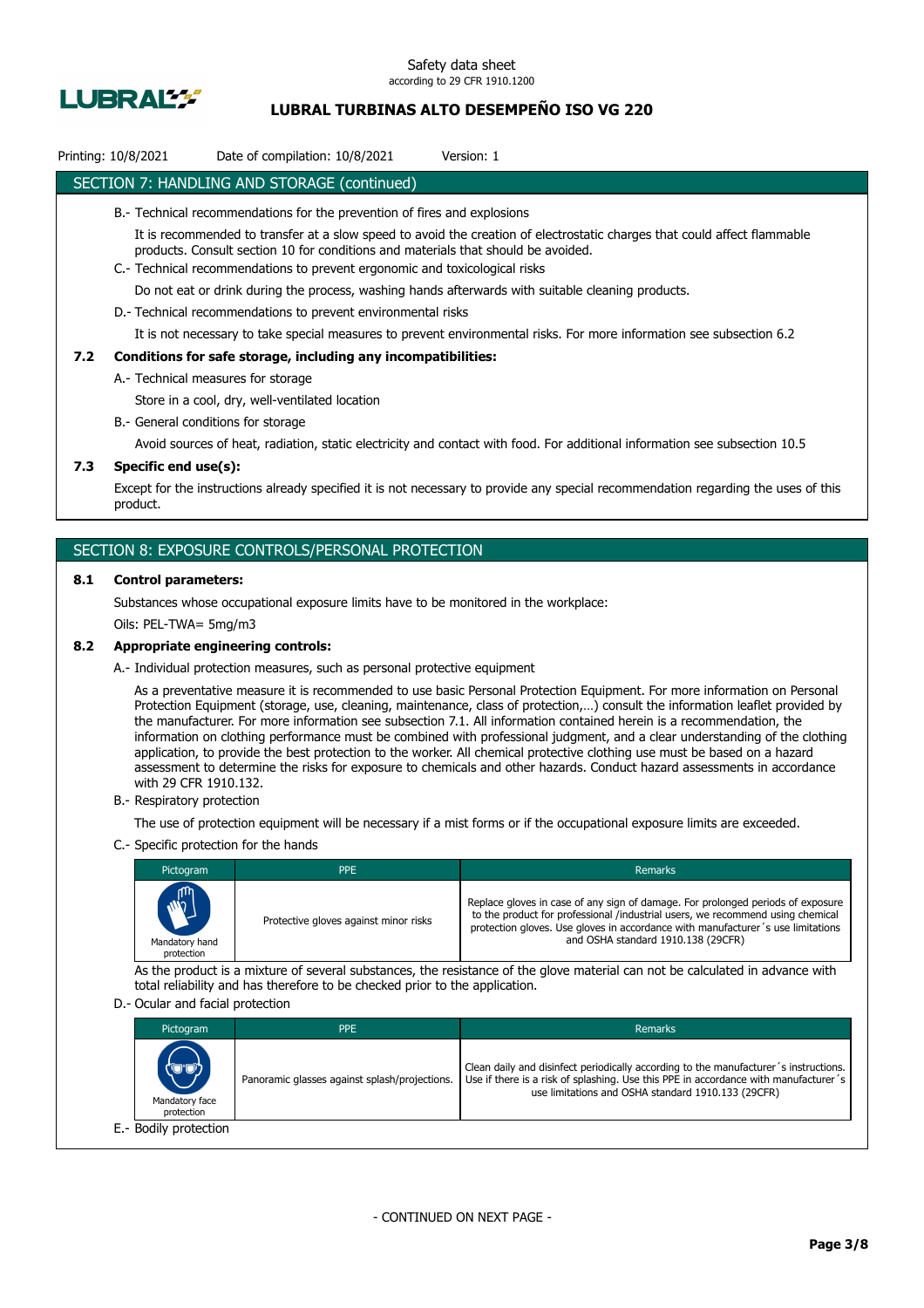

## **LUBRAL TURBINAS ALTO DESEMPEÑO ISO VG 220**

| SECTION 8: EXPOSURE CONTROLS/PERSONAL PROTECTION (continued)<br>Pictogram<br><b>PPE</b><br>Remarks<br>Work clothing<br>Replace before any evidence of deterioration.<br>Anti-slip work shoes<br>Replace before any evidence of deterioration.<br>F.- Additional emergency measures<br>It is not necessary to take additional emergency measures.<br><b>Environmental exposure controls:</b><br>In accordance with the community legislation for the protection of the environment it is recommended to avoid environmental<br>spillage of both the product and its container. For additional information see subsection 7.1.D<br>National volatile organic compound emission standards (40 CFR Part 59):<br>V.O.C. (Subpart C - Consumer):<br>0 % weight<br>V.O.C. (Coatings) at 68 °F:<br>0 kg/m <sup>3</sup> $(0 g/L)$<br>SECTION 9: PHYSICAL AND CHEMICAL PROPERTIES<br>9.1<br>Information on basic physical and chemical properties:<br>For complete information see the product datasheet.<br><b>Appearance:</b><br>Physical state at 68 °F:<br>Liquid<br>Not available<br>Appearance:<br>Color:<br>Amber<br>Odor:<br>Not available<br>Odour threshold:<br>Non-applicable *<br><b>Volatility:</b><br>Boiling point at atmospheric pressure:<br>Non-applicable *<br>Vapour pressure at 68 °F:<br>Non-applicable *<br>Non-applicable *<br>Vapour pressure at 122 °F:<br>Evaporation rate at 68 °F:<br>Non-applicable *<br><b>Product description:</b><br>Density at 68 °F:<br>Non-applicable *<br>Relative density at 68 °F:<br>Non-applicable *<br>Dynamic viscosity at 68 °F:<br>Non-applicable *<br>Kinematic viscosity at 68 °F:<br>Non-applicable *<br>Kinematic viscosity at 104 °F:<br>220 mm <sup>2</sup> /s (ASTM D-445)<br>19 mm <sup>2</sup> /s (ASTM D-445)<br>Kinematic viscosity at 212 °F:<br>Concentration:<br>Non-applicable *<br>Non-applicable *<br>pH:<br>Non-applicable *<br>Vapour density at 68 °F:<br>Partition coefficient n-octanol/water 68 °F:<br>Non-applicable *<br>Solubility in water at 68 °F:<br>Non-applicable *<br>Non-applicable *<br>Solubility properties:<br>*Not relevant due to the nature of the product, not providing information property of its hazards. | Printing: 10/8/2021 |  | Date of compilation: 10/8/2021 | Version: 1 |
|------------------------------------------------------------------------------------------------------------------------------------------------------------------------------------------------------------------------------------------------------------------------------------------------------------------------------------------------------------------------------------------------------------------------------------------------------------------------------------------------------------------------------------------------------------------------------------------------------------------------------------------------------------------------------------------------------------------------------------------------------------------------------------------------------------------------------------------------------------------------------------------------------------------------------------------------------------------------------------------------------------------------------------------------------------------------------------------------------------------------------------------------------------------------------------------------------------------------------------------------------------------------------------------------------------------------------------------------------------------------------------------------------------------------------------------------------------------------------------------------------------------------------------------------------------------------------------------------------------------------------------------------------------------------------------------------------------------------------------------------------------------------------------------------------------------------------------------------------------------------------------------------------------------------------------------------------------------------------------------------------------------------------------------------------------------------------------------------------------------------------------------------------------------------------------------------------------|---------------------|--|--------------------------------|------------|
|                                                                                                                                                                                                                                                                                                                                                                                                                                                                                                                                                                                                                                                                                                                                                                                                                                                                                                                                                                                                                                                                                                                                                                                                                                                                                                                                                                                                                                                                                                                                                                                                                                                                                                                                                                                                                                                                                                                                                                                                                                                                                                                                                                                                            |                     |  |                                |            |
|                                                                                                                                                                                                                                                                                                                                                                                                                                                                                                                                                                                                                                                                                                                                                                                                                                                                                                                                                                                                                                                                                                                                                                                                                                                                                                                                                                                                                                                                                                                                                                                                                                                                                                                                                                                                                                                                                                                                                                                                                                                                                                                                                                                                            |                     |  |                                |            |
|                                                                                                                                                                                                                                                                                                                                                                                                                                                                                                                                                                                                                                                                                                                                                                                                                                                                                                                                                                                                                                                                                                                                                                                                                                                                                                                                                                                                                                                                                                                                                                                                                                                                                                                                                                                                                                                                                                                                                                                                                                                                                                                                                                                                            |                     |  |                                |            |
|                                                                                                                                                                                                                                                                                                                                                                                                                                                                                                                                                                                                                                                                                                                                                                                                                                                                                                                                                                                                                                                                                                                                                                                                                                                                                                                                                                                                                                                                                                                                                                                                                                                                                                                                                                                                                                                                                                                                                                                                                                                                                                                                                                                                            |                     |  |                                |            |
|                                                                                                                                                                                                                                                                                                                                                                                                                                                                                                                                                                                                                                                                                                                                                                                                                                                                                                                                                                                                                                                                                                                                                                                                                                                                                                                                                                                                                                                                                                                                                                                                                                                                                                                                                                                                                                                                                                                                                                                                                                                                                                                                                                                                            |                     |  |                                |            |
|                                                                                                                                                                                                                                                                                                                                                                                                                                                                                                                                                                                                                                                                                                                                                                                                                                                                                                                                                                                                                                                                                                                                                                                                                                                                                                                                                                                                                                                                                                                                                                                                                                                                                                                                                                                                                                                                                                                                                                                                                                                                                                                                                                                                            |                     |  |                                |            |
|                                                                                                                                                                                                                                                                                                                                                                                                                                                                                                                                                                                                                                                                                                                                                                                                                                                                                                                                                                                                                                                                                                                                                                                                                                                                                                                                                                                                                                                                                                                                                                                                                                                                                                                                                                                                                                                                                                                                                                                                                                                                                                                                                                                                            |                     |  |                                |            |
|                                                                                                                                                                                                                                                                                                                                                                                                                                                                                                                                                                                                                                                                                                                                                                                                                                                                                                                                                                                                                                                                                                                                                                                                                                                                                                                                                                                                                                                                                                                                                                                                                                                                                                                                                                                                                                                                                                                                                                                                                                                                                                                                                                                                            |                     |  |                                |            |
|                                                                                                                                                                                                                                                                                                                                                                                                                                                                                                                                                                                                                                                                                                                                                                                                                                                                                                                                                                                                                                                                                                                                                                                                                                                                                                                                                                                                                                                                                                                                                                                                                                                                                                                                                                                                                                                                                                                                                                                                                                                                                                                                                                                                            |                     |  |                                |            |
|                                                                                                                                                                                                                                                                                                                                                                                                                                                                                                                                                                                                                                                                                                                                                                                                                                                                                                                                                                                                                                                                                                                                                                                                                                                                                                                                                                                                                                                                                                                                                                                                                                                                                                                                                                                                                                                                                                                                                                                                                                                                                                                                                                                                            |                     |  |                                |            |
|                                                                                                                                                                                                                                                                                                                                                                                                                                                                                                                                                                                                                                                                                                                                                                                                                                                                                                                                                                                                                                                                                                                                                                                                                                                                                                                                                                                                                                                                                                                                                                                                                                                                                                                                                                                                                                                                                                                                                                                                                                                                                                                                                                                                            |                     |  |                                |            |
|                                                                                                                                                                                                                                                                                                                                                                                                                                                                                                                                                                                                                                                                                                                                                                                                                                                                                                                                                                                                                                                                                                                                                                                                                                                                                                                                                                                                                                                                                                                                                                                                                                                                                                                                                                                                                                                                                                                                                                                                                                                                                                                                                                                                            |                     |  |                                |            |
|                                                                                                                                                                                                                                                                                                                                                                                                                                                                                                                                                                                                                                                                                                                                                                                                                                                                                                                                                                                                                                                                                                                                                                                                                                                                                                                                                                                                                                                                                                                                                                                                                                                                                                                                                                                                                                                                                                                                                                                                                                                                                                                                                                                                            |                     |  |                                |            |
|                                                                                                                                                                                                                                                                                                                                                                                                                                                                                                                                                                                                                                                                                                                                                                                                                                                                                                                                                                                                                                                                                                                                                                                                                                                                                                                                                                                                                                                                                                                                                                                                                                                                                                                                                                                                                                                                                                                                                                                                                                                                                                                                                                                                            |                     |  |                                |            |
|                                                                                                                                                                                                                                                                                                                                                                                                                                                                                                                                                                                                                                                                                                                                                                                                                                                                                                                                                                                                                                                                                                                                                                                                                                                                                                                                                                                                                                                                                                                                                                                                                                                                                                                                                                                                                                                                                                                                                                                                                                                                                                                                                                                                            |                     |  |                                |            |
|                                                                                                                                                                                                                                                                                                                                                                                                                                                                                                                                                                                                                                                                                                                                                                                                                                                                                                                                                                                                                                                                                                                                                                                                                                                                                                                                                                                                                                                                                                                                                                                                                                                                                                                                                                                                                                                                                                                                                                                                                                                                                                                                                                                                            |                     |  |                                |            |
|                                                                                                                                                                                                                                                                                                                                                                                                                                                                                                                                                                                                                                                                                                                                                                                                                                                                                                                                                                                                                                                                                                                                                                                                                                                                                                                                                                                                                                                                                                                                                                                                                                                                                                                                                                                                                                                                                                                                                                                                                                                                                                                                                                                                            |                     |  |                                |            |
|                                                                                                                                                                                                                                                                                                                                                                                                                                                                                                                                                                                                                                                                                                                                                                                                                                                                                                                                                                                                                                                                                                                                                                                                                                                                                                                                                                                                                                                                                                                                                                                                                                                                                                                                                                                                                                                                                                                                                                                                                                                                                                                                                                                                            |                     |  |                                |            |
|                                                                                                                                                                                                                                                                                                                                                                                                                                                                                                                                                                                                                                                                                                                                                                                                                                                                                                                                                                                                                                                                                                                                                                                                                                                                                                                                                                                                                                                                                                                                                                                                                                                                                                                                                                                                                                                                                                                                                                                                                                                                                                                                                                                                            |                     |  |                                |            |
|                                                                                                                                                                                                                                                                                                                                                                                                                                                                                                                                                                                                                                                                                                                                                                                                                                                                                                                                                                                                                                                                                                                                                                                                                                                                                                                                                                                                                                                                                                                                                                                                                                                                                                                                                                                                                                                                                                                                                                                                                                                                                                                                                                                                            |                     |  |                                |            |
|                                                                                                                                                                                                                                                                                                                                                                                                                                                                                                                                                                                                                                                                                                                                                                                                                                                                                                                                                                                                                                                                                                                                                                                                                                                                                                                                                                                                                                                                                                                                                                                                                                                                                                                                                                                                                                                                                                                                                                                                                                                                                                                                                                                                            |                     |  |                                |            |
|                                                                                                                                                                                                                                                                                                                                                                                                                                                                                                                                                                                                                                                                                                                                                                                                                                                                                                                                                                                                                                                                                                                                                                                                                                                                                                                                                                                                                                                                                                                                                                                                                                                                                                                                                                                                                                                                                                                                                                                                                                                                                                                                                                                                            |                     |  |                                |            |
|                                                                                                                                                                                                                                                                                                                                                                                                                                                                                                                                                                                                                                                                                                                                                                                                                                                                                                                                                                                                                                                                                                                                                                                                                                                                                                                                                                                                                                                                                                                                                                                                                                                                                                                                                                                                                                                                                                                                                                                                                                                                                                                                                                                                            |                     |  |                                |            |
|                                                                                                                                                                                                                                                                                                                                                                                                                                                                                                                                                                                                                                                                                                                                                                                                                                                                                                                                                                                                                                                                                                                                                                                                                                                                                                                                                                                                                                                                                                                                                                                                                                                                                                                                                                                                                                                                                                                                                                                                                                                                                                                                                                                                            |                     |  |                                |            |
|                                                                                                                                                                                                                                                                                                                                                                                                                                                                                                                                                                                                                                                                                                                                                                                                                                                                                                                                                                                                                                                                                                                                                                                                                                                                                                                                                                                                                                                                                                                                                                                                                                                                                                                                                                                                                                                                                                                                                                                                                                                                                                                                                                                                            |                     |  |                                |            |
|                                                                                                                                                                                                                                                                                                                                                                                                                                                                                                                                                                                                                                                                                                                                                                                                                                                                                                                                                                                                                                                                                                                                                                                                                                                                                                                                                                                                                                                                                                                                                                                                                                                                                                                                                                                                                                                                                                                                                                                                                                                                                                                                                                                                            |                     |  |                                |            |
|                                                                                                                                                                                                                                                                                                                                                                                                                                                                                                                                                                                                                                                                                                                                                                                                                                                                                                                                                                                                                                                                                                                                                                                                                                                                                                                                                                                                                                                                                                                                                                                                                                                                                                                                                                                                                                                                                                                                                                                                                                                                                                                                                                                                            |                     |  |                                |            |
|                                                                                                                                                                                                                                                                                                                                                                                                                                                                                                                                                                                                                                                                                                                                                                                                                                                                                                                                                                                                                                                                                                                                                                                                                                                                                                                                                                                                                                                                                                                                                                                                                                                                                                                                                                                                                                                                                                                                                                                                                                                                                                                                                                                                            |                     |  |                                |            |
|                                                                                                                                                                                                                                                                                                                                                                                                                                                                                                                                                                                                                                                                                                                                                                                                                                                                                                                                                                                                                                                                                                                                                                                                                                                                                                                                                                                                                                                                                                                                                                                                                                                                                                                                                                                                                                                                                                                                                                                                                                                                                                                                                                                                            |                     |  |                                |            |
|                                                                                                                                                                                                                                                                                                                                                                                                                                                                                                                                                                                                                                                                                                                                                                                                                                                                                                                                                                                                                                                                                                                                                                                                                                                                                                                                                                                                                                                                                                                                                                                                                                                                                                                                                                                                                                                                                                                                                                                                                                                                                                                                                                                                            |                     |  |                                |            |
|                                                                                                                                                                                                                                                                                                                                                                                                                                                                                                                                                                                                                                                                                                                                                                                                                                                                                                                                                                                                                                                                                                                                                                                                                                                                                                                                                                                                                                                                                                                                                                                                                                                                                                                                                                                                                                                                                                                                                                                                                                                                                                                                                                                                            |                     |  |                                |            |
|                                                                                                                                                                                                                                                                                                                                                                                                                                                                                                                                                                                                                                                                                                                                                                                                                                                                                                                                                                                                                                                                                                                                                                                                                                                                                                                                                                                                                                                                                                                                                                                                                                                                                                                                                                                                                                                                                                                                                                                                                                                                                                                                                                                                            |                     |  |                                |            |
|                                                                                                                                                                                                                                                                                                                                                                                                                                                                                                                                                                                                                                                                                                                                                                                                                                                                                                                                                                                                                                                                                                                                                                                                                                                                                                                                                                                                                                                                                                                                                                                                                                                                                                                                                                                                                                                                                                                                                                                                                                                                                                                                                                                                            |                     |  |                                |            |
|                                                                                                                                                                                                                                                                                                                                                                                                                                                                                                                                                                                                                                                                                                                                                                                                                                                                                                                                                                                                                                                                                                                                                                                                                                                                                                                                                                                                                                                                                                                                                                                                                                                                                                                                                                                                                                                                                                                                                                                                                                                                                                                                                                                                            |                     |  |                                |            |
|                                                                                                                                                                                                                                                                                                                                                                                                                                                                                                                                                                                                                                                                                                                                                                                                                                                                                                                                                                                                                                                                                                                                                                                                                                                                                                                                                                                                                                                                                                                                                                                                                                                                                                                                                                                                                                                                                                                                                                                                                                                                                                                                                                                                            |                     |  |                                |            |
|                                                                                                                                                                                                                                                                                                                                                                                                                                                                                                                                                                                                                                                                                                                                                                                                                                                                                                                                                                                                                                                                                                                                                                                                                                                                                                                                                                                                                                                                                                                                                                                                                                                                                                                                                                                                                                                                                                                                                                                                                                                                                                                                                                                                            |                     |  |                                |            |
|                                                                                                                                                                                                                                                                                                                                                                                                                                                                                                                                                                                                                                                                                                                                                                                                                                                                                                                                                                                                                                                                                                                                                                                                                                                                                                                                                                                                                                                                                                                                                                                                                                                                                                                                                                                                                                                                                                                                                                                                                                                                                                                                                                                                            |                     |  |                                |            |
|                                                                                                                                                                                                                                                                                                                                                                                                                                                                                                                                                                                                                                                                                                                                                                                                                                                                                                                                                                                                                                                                                                                                                                                                                                                                                                                                                                                                                                                                                                                                                                                                                                                                                                                                                                                                                                                                                                                                                                                                                                                                                                                                                                                                            |                     |  |                                |            |
|                                                                                                                                                                                                                                                                                                                                                                                                                                                                                                                                                                                                                                                                                                                                                                                                                                                                                                                                                                                                                                                                                                                                                                                                                                                                                                                                                                                                                                                                                                                                                                                                                                                                                                                                                                                                                                                                                                                                                                                                                                                                                                                                                                                                            |                     |  |                                |            |
|                                                                                                                                                                                                                                                                                                                                                                                                                                                                                                                                                                                                                                                                                                                                                                                                                                                                                                                                                                                                                                                                                                                                                                                                                                                                                                                                                                                                                                                                                                                                                                                                                                                                                                                                                                                                                                                                                                                                                                                                                                                                                                                                                                                                            |                     |  |                                |            |
|                                                                                                                                                                                                                                                                                                                                                                                                                                                                                                                                                                                                                                                                                                                                                                                                                                                                                                                                                                                                                                                                                                                                                                                                                                                                                                                                                                                                                                                                                                                                                                                                                                                                                                                                                                                                                                                                                                                                                                                                                                                                                                                                                                                                            |                     |  |                                |            |
|                                                                                                                                                                                                                                                                                                                                                                                                                                                                                                                                                                                                                                                                                                                                                                                                                                                                                                                                                                                                                                                                                                                                                                                                                                                                                                                                                                                                                                                                                                                                                                                                                                                                                                                                                                                                                                                                                                                                                                                                                                                                                                                                                                                                            |                     |  |                                |            |
|                                                                                                                                                                                                                                                                                                                                                                                                                                                                                                                                                                                                                                                                                                                                                                                                                                                                                                                                                                                                                                                                                                                                                                                                                                                                                                                                                                                                                                                                                                                                                                                                                                                                                                                                                                                                                                                                                                                                                                                                                                                                                                                                                                                                            |                     |  |                                |            |
|                                                                                                                                                                                                                                                                                                                                                                                                                                                                                                                                                                                                                                                                                                                                                                                                                                                                                                                                                                                                                                                                                                                                                                                                                                                                                                                                                                                                                                                                                                                                                                                                                                                                                                                                                                                                                                                                                                                                                                                                                                                                                                                                                                                                            |                     |  |                                |            |
|                                                                                                                                                                                                                                                                                                                                                                                                                                                                                                                                                                                                                                                                                                                                                                                                                                                                                                                                                                                                                                                                                                                                                                                                                                                                                                                                                                                                                                                                                                                                                                                                                                                                                                                                                                                                                                                                                                                                                                                                                                                                                                                                                                                                            |                     |  |                                |            |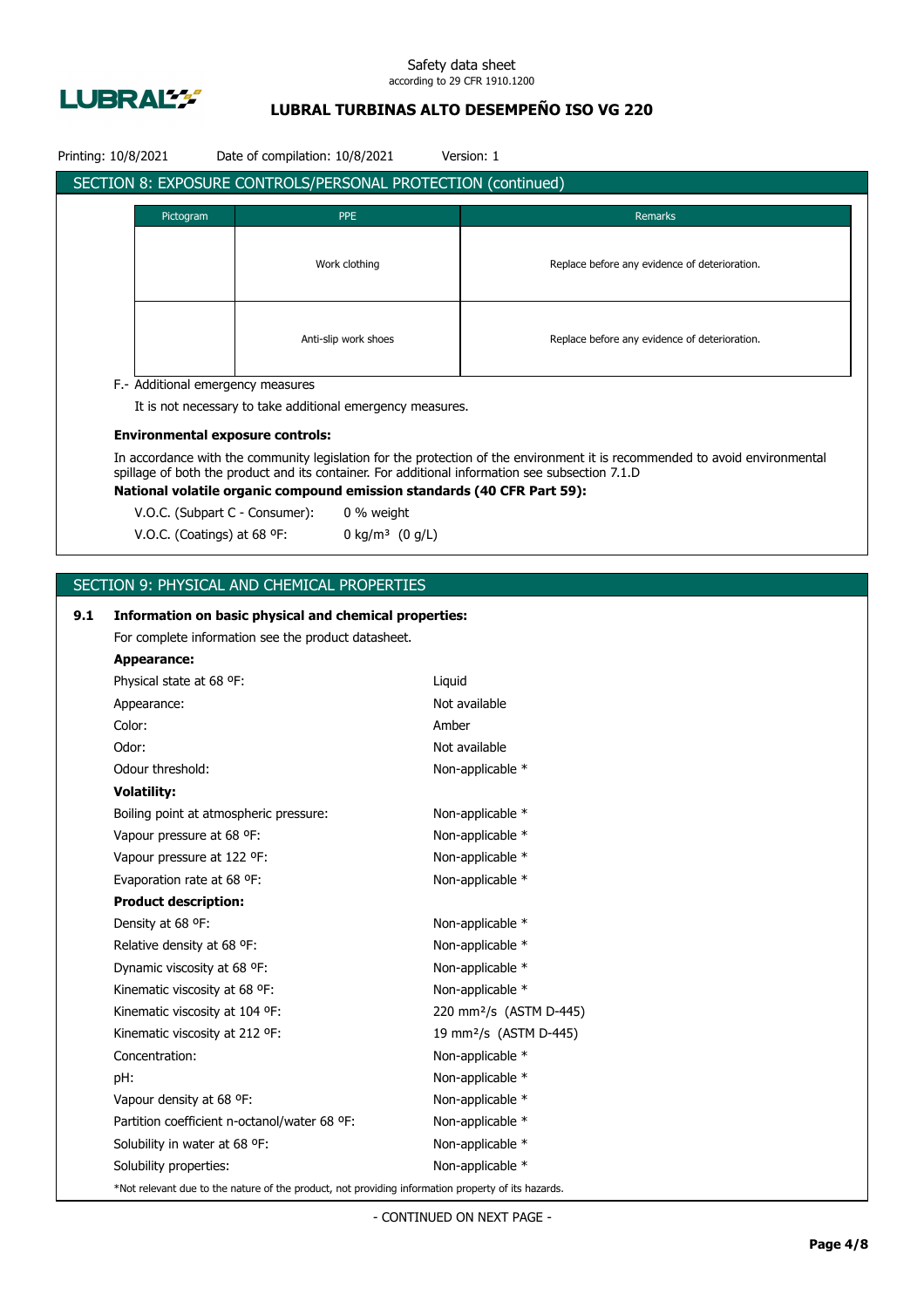

## **LUBRAL TURBINAS ALTO DESEMPEÑO ISO VG 220**

|     | Printing: 10/8/2021                  | Date of compilation: 10/8/2021                                                                     | Version: 1         |
|-----|--------------------------------------|----------------------------------------------------------------------------------------------------|--------------------|
|     |                                      | SECTION 9: PHYSICAL AND CHEMICAL PROPERTIES (continued)                                            |                    |
|     | Decomposition temperature:           |                                                                                                    | Non-applicable *   |
|     | Melting point/freezing point:        |                                                                                                    | Non-applicable *   |
|     | <b>Flammability:</b>                 |                                                                                                    |                    |
|     | Flash Point:                         |                                                                                                    | 473 °F (ASTM D-92) |
|     | Flammability (solid, gas):           |                                                                                                    | Non-applicable *   |
|     | Autoignition temperature:            |                                                                                                    | Non-applicable *   |
|     | Lower flammability limit:            |                                                                                                    | Non-applicable *   |
|     | Upper flammability limit:            |                                                                                                    | Non-applicable *   |
|     | <b>Particle characteristics:</b>     |                                                                                                    |                    |
|     | Median equivalent diameter:          |                                                                                                    | Non-applicable     |
| 9.2 | <b>Other information:</b>            |                                                                                                    |                    |
|     |                                      | Information with regard to physical hazard classes:                                                |                    |
|     | Explosive properties:                |                                                                                                    | Non-applicable *   |
|     | Oxidising properties:                |                                                                                                    | Non-applicable *   |
|     | Corrosive to metals:                 |                                                                                                    | Non-applicable *   |
|     | Heat of combustion:                  |                                                                                                    | Non-applicable *   |
|     | components:                          | Aerosols-total percentage (by mass) of flammable                                                   | Non-applicable *   |
|     | <b>Other safety characteristics:</b> |                                                                                                    |                    |
|     | Surface tension at 68 °F:            |                                                                                                    | Non-applicable *   |
|     | Refraction index:                    |                                                                                                    | Non-applicable *   |
|     |                                      | *Not relevant due to the nature of the product, not providing information property of its hazards. |                    |

## SECTION 10: STABILITY AND REACTIVITY

## **10.1 Reactivity:**

No hazardous reactions are expected because the product is stable under recommended storage conditions. See section 7.

### **10.2 Chemical stability:**

Chemically stable under the conditions of storage, handling and use.

## **10.3 Possibility of hazardous reactions:**

Under the specified conditions, hazardous reactions that lead to excessive temperatures or pressure are not expected.

## **10.4 Conditions to avoid:**

Applicable for handling and storage at room temperature:

| Shock and friction           | Contact with air | Increase in temperature | <b>Sunlight</b> | <b>Humidity</b> |
|------------------------------|------------------|-------------------------|-----------------|-----------------|
| Not applicable               | Not applicable   | Not applicable          | Not applicable  | Not applicable  |
| 10.5 Incompatible materials: |                  |                         |                 |                 |

## Acids **Water Water Combustible materials** Combustible materials Combustible materials Combustible materials Avoid strong acids Not applicable Not applicable Not applicable Not applicable Avoid alkalis or strong bases

### **10.6 Hazardous decomposition products:**

See subsection 10.3, 10.4 and 10.5 to find out the specific decomposition products. Depending on the decomposition conditions, complex mixtures of chemical substances can be released: carbon dioxide (CO2), carbon monoxide and other organic compounds.

## SECTION 11: TOXICOLOGICAL INFORMATION

## **11.1 Information on toxicological effects:**

LD50 oral > 5000 mg/kg (rat)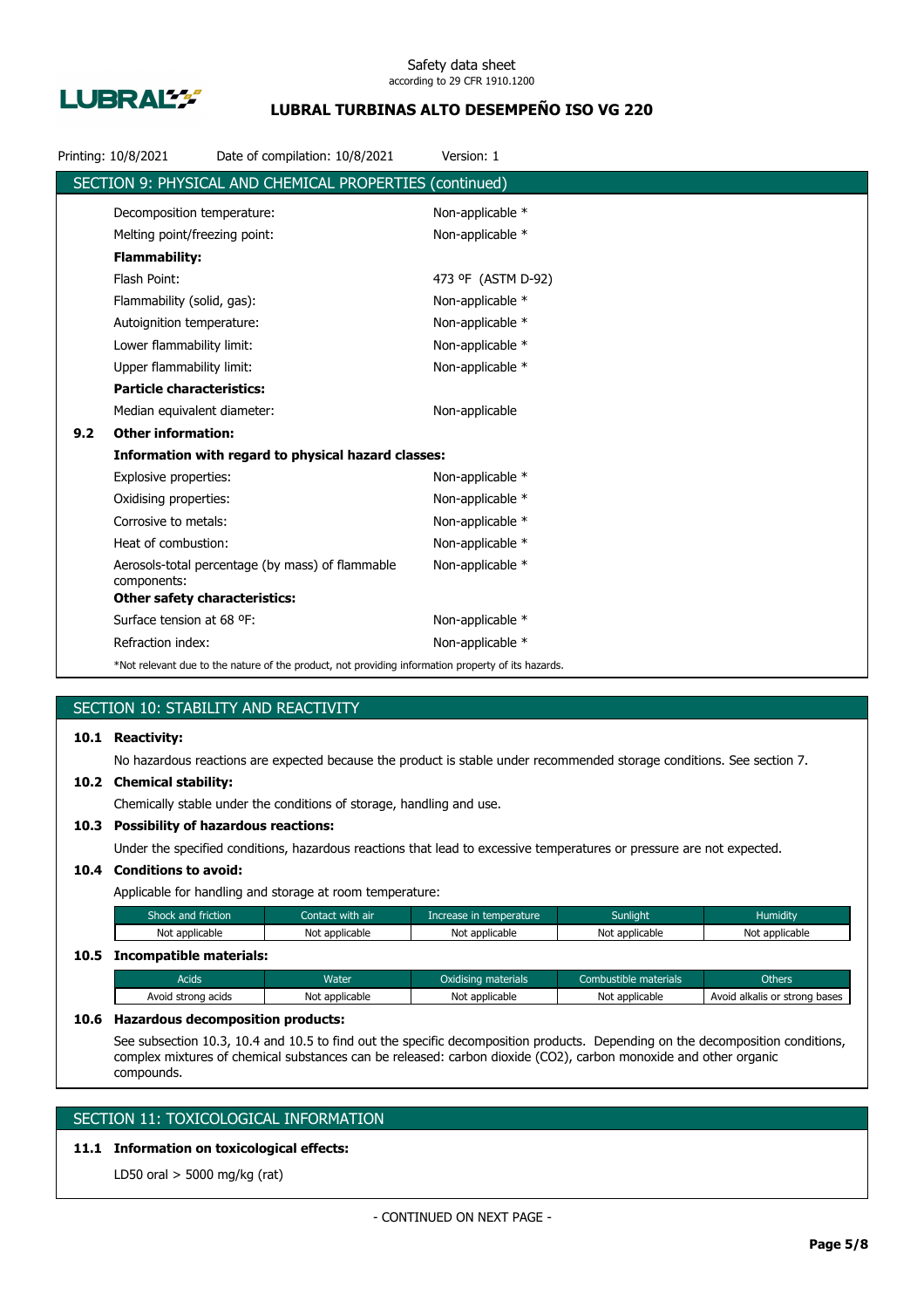

## **LUBRAL TURBINAS ALTO DESEMPEÑO ISO VG 220**

| Printing: 10/8/2021<br>Date of compilation: 10/8/2021<br>Version: 1                                                                                                                                                                                                                                                                                                                                                                                                                                                                                                                                                                                                                                                        |  |  |  |  |  |  |
|----------------------------------------------------------------------------------------------------------------------------------------------------------------------------------------------------------------------------------------------------------------------------------------------------------------------------------------------------------------------------------------------------------------------------------------------------------------------------------------------------------------------------------------------------------------------------------------------------------------------------------------------------------------------------------------------------------------------------|--|--|--|--|--|--|
| SECTION 11: TOXICOLOGICAL INFORMATION (continued)                                                                                                                                                                                                                                                                                                                                                                                                                                                                                                                                                                                                                                                                          |  |  |  |  |  |  |
| <b>Dangerous health implications:</b>                                                                                                                                                                                                                                                                                                                                                                                                                                                                                                                                                                                                                                                                                      |  |  |  |  |  |  |
| In case of exposure that is repetitive, prolonged or at concentrations higher than recommended by the occupational exposure<br>limits, it may result in adverse effects on health depending on the means of exposure:<br>A- Ingestion (acute effect):                                                                                                                                                                                                                                                                                                                                                                                                                                                                      |  |  |  |  |  |  |
| - Acute toxicity : Based on available data, the classification criteria are not met<br>- Corrosivity/Irritability: Based on available data, the classification criteria are not met<br>B- Inhalation (acute effect):                                                                                                                                                                                                                                                                                                                                                                                                                                                                                                       |  |  |  |  |  |  |
| - Acute toxicity : Based on available data, the classification criteria are not met<br>- Corrosivity/Irritability: Based on available data, the classification criteria are not met<br>C- Contact with the skin and the eyes (acute effect):                                                                                                                                                                                                                                                                                                                                                                                                                                                                               |  |  |  |  |  |  |
| - Contact with the skin: Based on available data, the classification criteria are not met<br>- Contact with the eyes: Based on available data, the classification criteria are not met<br>D- CMR effects (carcinogenicity, mutagenicity and toxicity to reproduction):                                                                                                                                                                                                                                                                                                                                                                                                                                                     |  |  |  |  |  |  |
| - Carcinogenicity: Based on available data, the classification criteria are not met<br>IARC: Distillates (petroleum), solvent-refined heavy paraffinic, < 3 % IP 346 (3); Residual oils (petroleum), solvent-<br>dewaxed, < 3 % IP 346 (3); Distillates (petroleum), solvent-dewaxed heavy paraffinic, < 3% DMSO (3); Distillates<br>(petroleum), hydrotreated heavy paraffinic, < 3 % IP 346, > 20,5 cSt @ 40°C (3); Distillates (petroleum), hydrotreated light<br>paraffinic, < 3% DMSO (> 20.5 cSt 40°C) (3)<br>Mutagenicity: Based on available data, the classification criteria are not met<br>- Reproductive toxicity: Based on available data, the classification criteria are not met<br>E- Sensitizing effects: |  |  |  |  |  |  |
| - Respiratory: Based on available data, the classification criteria are not met<br>- Cutaneous: Based on available data, the classification criteria are not met<br>F- Specific target organ toxicity (STOT) - single exposure:                                                                                                                                                                                                                                                                                                                                                                                                                                                                                            |  |  |  |  |  |  |
| Based on available data, the classification criteria are not met                                                                                                                                                                                                                                                                                                                                                                                                                                                                                                                                                                                                                                                           |  |  |  |  |  |  |
| G- Specific target organ toxicity (STOT)-repeated exposure:                                                                                                                                                                                                                                                                                                                                                                                                                                                                                                                                                                                                                                                                |  |  |  |  |  |  |
| - Specific target organ toxicity (STOT)-repeated exposure: Based on available data, the classification criteria are not met<br>- Skin: Based on available data, the classification criteria are not met, as it does not contain substances classified as<br>dangerous for this effect. For more information see section 3.<br>H- Aspiration hazard:                                                                                                                                                                                                                                                                                                                                                                        |  |  |  |  |  |  |
| Based on available data, the classification criteria are not met                                                                                                                                                                                                                                                                                                                                                                                                                                                                                                                                                                                                                                                           |  |  |  |  |  |  |
| <b>Other information:</b>                                                                                                                                                                                                                                                                                                                                                                                                                                                                                                                                                                                                                                                                                                  |  |  |  |  |  |  |
| Non-applicable                                                                                                                                                                                                                                                                                                                                                                                                                                                                                                                                                                                                                                                                                                             |  |  |  |  |  |  |
| Specific toxicology information on the substances:                                                                                                                                                                                                                                                                                                                                                                                                                                                                                                                                                                                                                                                                         |  |  |  |  |  |  |

Not available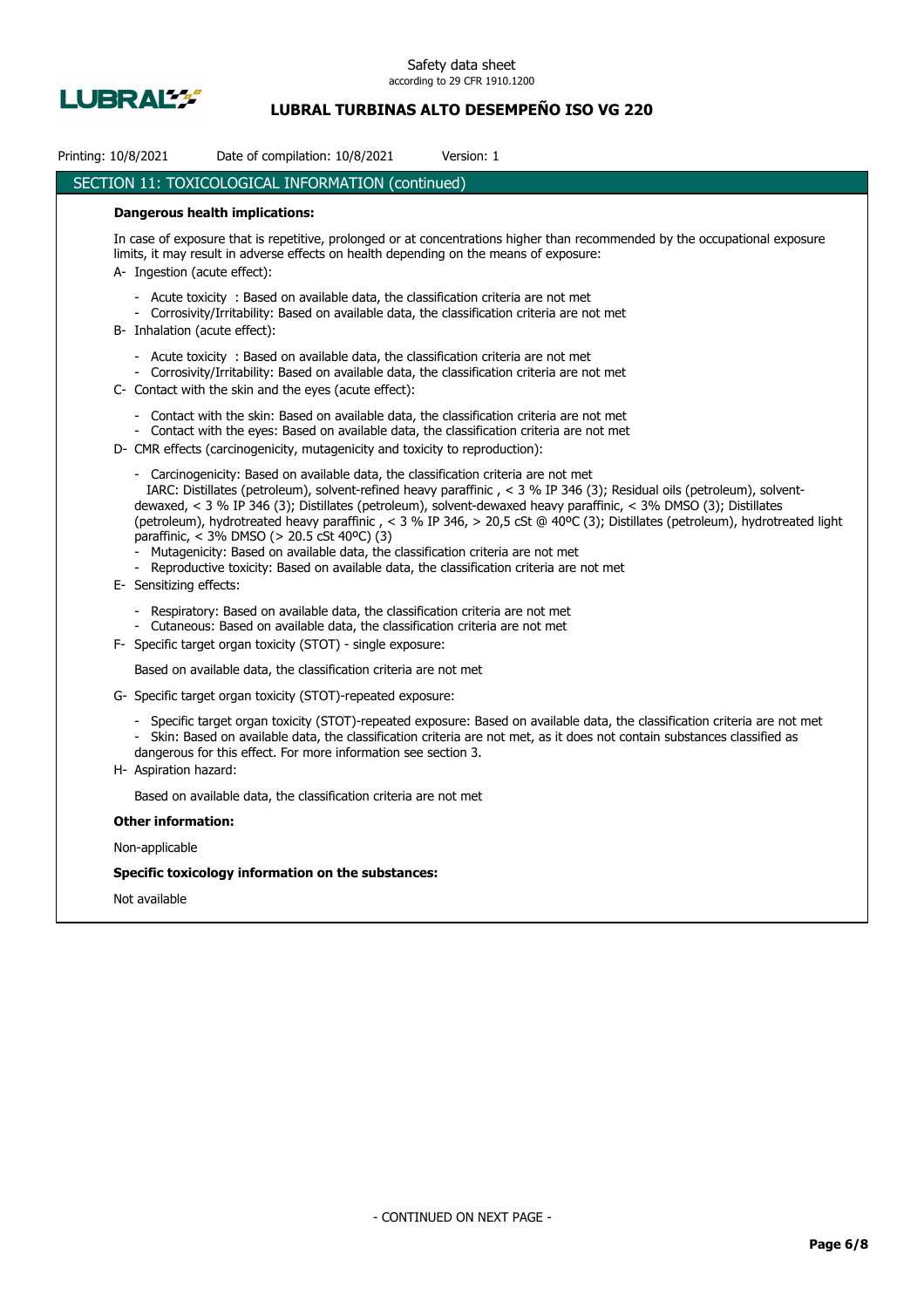

## **LUBRAL TURBINAS ALTO DESEMPEÑO ISO VG 220**

|      | Date of compilation: 10/8/2021<br>Printing: 10/8/2021<br>Version: 1                                             |  |
|------|-----------------------------------------------------------------------------------------------------------------|--|
|      | SECTION 12: ECOLOGICAL INFORMATION                                                                              |  |
|      | The experimental information related to the eco-toxicological properties of the product itself is not available |  |
| 12.1 | Ecotoxicity (aquatic and terrestrial, where available):                                                         |  |
|      | Not available                                                                                                   |  |
| 12.2 | <b>Persistence and degradability:</b>                                                                           |  |
|      | Not available                                                                                                   |  |
| 12.3 | <b>Bioaccumulative potential:</b>                                                                               |  |
|      | Not available                                                                                                   |  |
| 12.4 | <b>Mobility in soil:</b>                                                                                        |  |
|      | Not available                                                                                                   |  |
| 12.5 | <b>Results of PBT and vPvB assessment:</b>                                                                      |  |
|      | Non-applicable                                                                                                  |  |
|      |                                                                                                                 |  |

### **12.6 Other adverse effects:**

Not described

## SECTION 13: DISPOSAL CONSIDERATIONS

### **13.1 Disposal methods:**

## **Waste management (disposal and evaluation):**

Consult the authorized waste service manager on the assessment and disposal operations. In case the container has been in direct contact with the product, it will be processed the same way as the actual product. Otherwise, it will be processed as nondangerous residue. We do not recommended disposal down the drain. See epigraph 6.2.

**Regulations related to waste management:**

Legislation related to waste management:

40 CFR Part 261- IDENTIFICATION AND LISTING OF HAZARDOUS WASTE

## SECTION 14: TRANSPORT INFORMATION

This product is not regulated for transport.

## SECTION 15: REGULATORY INFORMATION

### **15.1 Safety, health and environmental regulations specific for the product in question:**

SARA Title III - Toxic Chemical Release Inventory Reporting (Section 313): Non-applicable California Proposition 65 (the Safe Drinking Water and Toxic Enforcement Act of 1986): Non-applicable The Toxic Substances Control Act (TSCA) : Non-applicable Massachusetts RTK - Substance List: Non-applicable New Jersey Worker and Community Right-to-Know Act: Non-applicable New York RTK - Substance list: Non-applicable Pennsylvania Worker and Community Right-to-Know Law: Non-applicable CANADA-Domestic Substances List (DSL): Non-applicable CANADA-Non-Domestic Substances List (NDSL): Non-applicable NTP (National Toxicology Program): Non-applicable Minnesota - Hazardous substances ERTK: Non-applicable Rhode Island - Hazardous substances RTK: Non-applicable OSHA Specifically Regulated Substances (29 CFR 1910.1001-1096): Non-applicable Hazardous Air Pollutants (Clean Air Act): Non-applicable Hazardous substances release notification under CERCLA sections 102-103 (40 CFR Part 302): Non-applicable **Specific provisions in terms of protecting people or the environment:**

It is recommended to use the information included in this safety data sheet as data used in a risk evaluation of the local circumstances in order to establish the necessary risk prevention measures for the manipulation, use, storage and disposal of this product.

- CONTINUED ON NEXT PAGE -